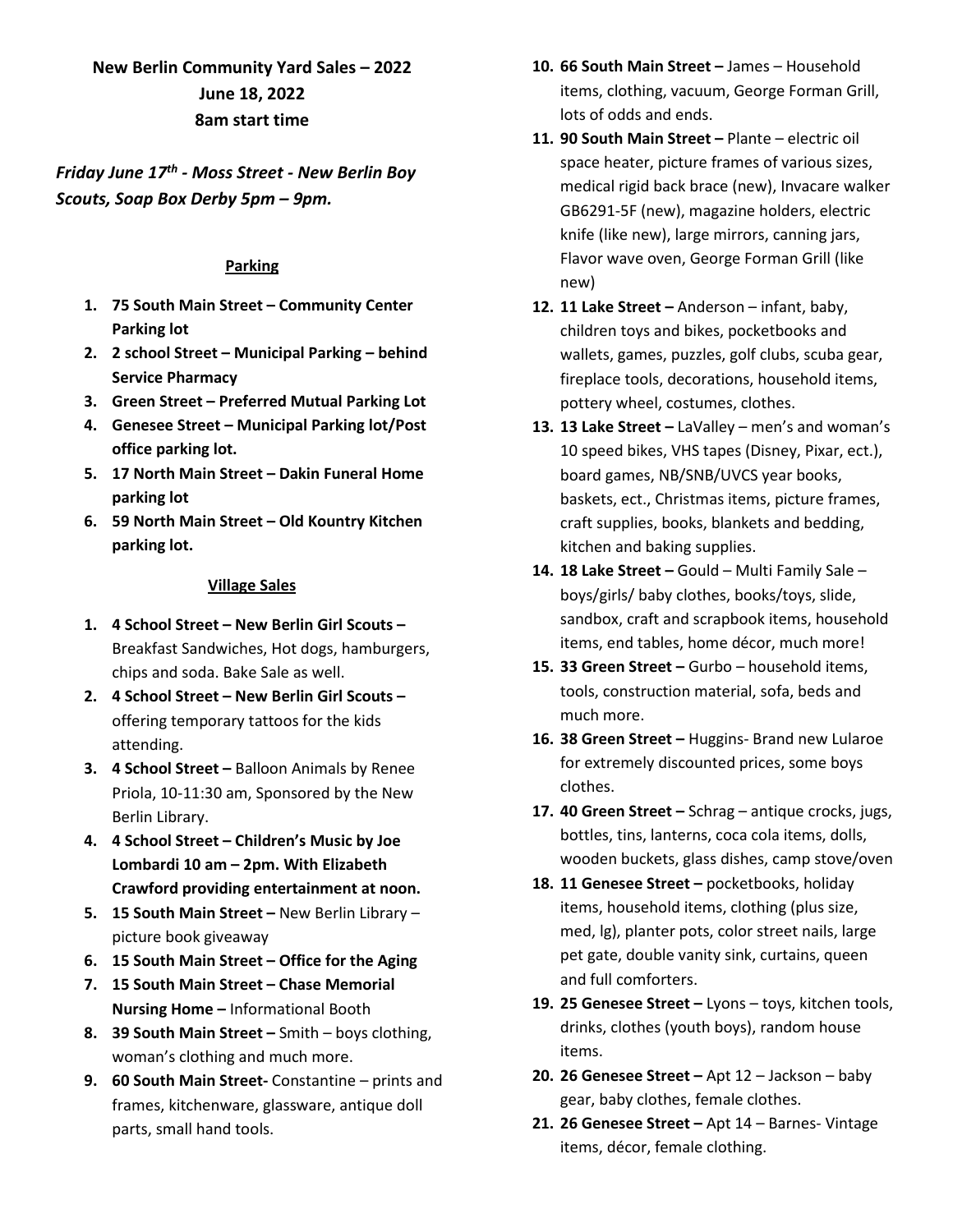- **22. 41 Genesee Street –** Todd baby clothes, child clothes, books, misc. things.
- **23. 77 West Street –** Lancaster electric omni front wheel 26" bike, sera head up queen foundation, wicker peacock chair, tread climber exercise machine, household and antiques, trolling motor, blinds, tools, rolling toolbox, trailer hitch.
- **24. 29 North Main Street –** DiCarlo Paintings, Furniture, trading cards, tv's and much more.
- **25. 34 North Main Street –** New Berlin Youth Center – Auction of items left over from the old Remember When Antiques and restaurant. Action starts at 2pm.
- **26. 48 North Main Street – Brooke's BBQ –** Chicken BBQ, sponsored by St. Theresa's Catholic Church. For Pre-sales call 607-847-8531
- *27. Front Porch Harmony – Hyde Park – performance in the Gazebo from 11am to 1pm.*
- **28. Near 54 North Main Street – The Lunch Box –** Hotdogs, hamburgers, sausages, and other food cart items will be available for purchase.
- **29. 63 North Main Street –** Lyon Christmas items, kitchen items, dishes, silverware, blankets, bedding and decorative pillows, air conditioners, crafting items, shelf and stand, various household items, some clothing, purses, and shoes, toys.
- **30. 80 North Main Street –** Wright 3+ family sale – women's plus clothing, men's work clothes/Hi-Vis, misc. electronics, children's toys, misc. home furniture, kitchen stove (propane)
- **31. 87 North Main Street –** Johnson/Holbert Lots of Stuff, newborn – 4T boys clothes, baby girl 6 months and up, 14/16 winter coats and snow pants, home décor, toys, bench, end tables, baby accessories, TV with remote, Friday and Saturday.
- **32. 7 Sophie Ave**  Itkin **–** Play Station 4 & 5 games, 3/8 drill, full size comforter, 8" tablet covers, collectible cars and trucks, foot spa, bath towels, jewelry, air mattress, Tweety collection.
- **33. 10 Academy Street –** Brennan Housewares, Kids toys, clothing, sporting equipment.
- **34. 3 Cushman Street –** Perry Living Room chairs, coffee table, rugs, dressers, household items, toys, clothing.
- **35. 12 Cushman Street –** Alishauskas- 2 air conditioners, pressure washer, kids toddler bed with mattress, 1 cu. Ft. microwave, various wood carvings, stroller, car seat, toys, boys and girls clothes, tools.
- **36. 15 Cushman Street –** Magrath Baby boy cloths size newborn – 4T, baby girl clothes size newborn – 2T, bassinet, baby equipment, books, toys.
- **37. 18 Cushman Street –** Durrett Antiques, coins, jewelry, furniture, cloths, marbles, fishing items (fresh and saltwater), collectibles, tools, clocks and bottles.
- **38. 32 Cushman Street –** Conroe Misc. household items and some vintage.

## **Porta-potties**

- **1. Hyde Park**
- **2. C&M Disposal – North Main Street**
- **3. 2 School Street**
- **4. Stewart's parking lot**

### **Town of New Berlin**

- **39. 134 Upper Great Brook Road-** Rowe 275 Fuel tank (almost new), drop leaf table, old kitchen table, old bird cage, 2 wooden ladders (6' and 5'), 1 gas lawn mower, set of weights, many tools and power tools, wood coat rack and much more.
- **40. 5088 State Highway 80 –** Kukulech Santa collection, furniture, clothing (children and adult), books, games, kitchen items, toys, leaf blower, Sawzall, misc.
- **41. 381 County Rd 25 –** Peek toddler girl items, kitchen items, toys, cassette tapes, bedding, adult clothing, drill press, sander, bath toys, much more.

### **Pittsfield**

**42. Corner of 80 and 18 –** Allen – Household items, toddler boys clothes, toys, games, books, craft items, odds and ends, don't have it out just ask!